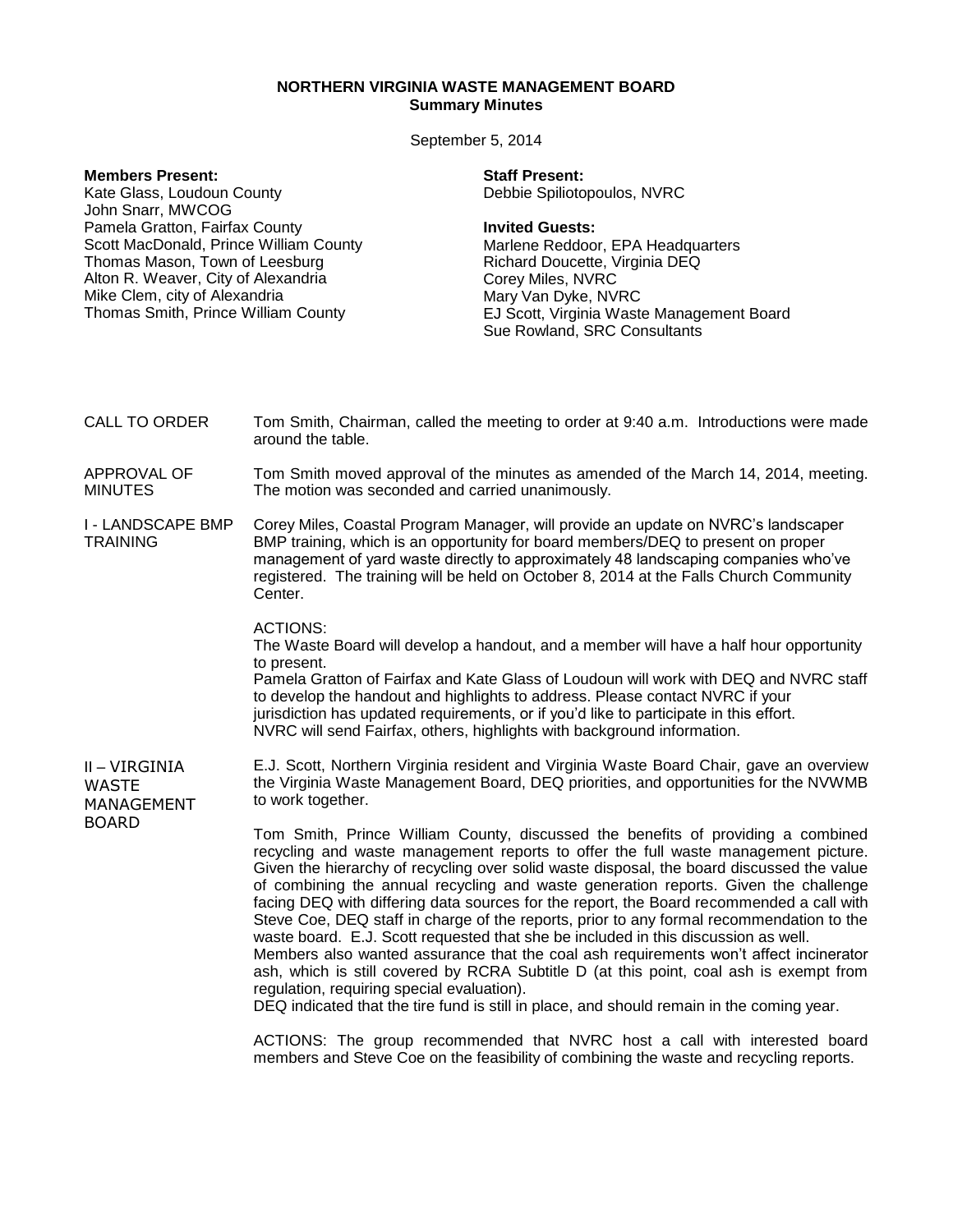Minutes of the Northern Virginia Waste Management Board Meeting September 26, 2014 Page 2

## III – WASTE LEGISLATIVE **PRIORITIES**

Sue Rowland, SRC Consulting, led a discussion of policy/legislative issues facing Northern Virginia Waste Managers this year.

## *Construction, Demolition and Debris:*

With no CDD debris facilities in the coming years, Pamela Gratton, Fairfax, indicated that she's received a request to recommend legislative authority/policy that encourages CDD recovery rather than construction. The County is looking for innovative examples from other jurisdictions, such as monetary incentives, bans, etc. Is there a need for enabling legislation related to this? Arlington and other jurisdictions have used permitting and construction community to encourage recovery and recycling. Without the extension of the Lorton landfill, it will close in 2018 further reducing CDD handling facilities in the region.

### *Cathode Ray Tubes (CRTs)*

A major recycler in the region, Creative Recycling Solutions, recently shut down. This company was certified and managed a number of contracts. The issue of abandoned CRTs from closed companies, and the lack of lead glass smelters (only one operating, in India) has led to a rising number of abandoned concentrations of CRTs all over the country. Given the limited effectiveness of the computer take back program in Virginia, and nationwide issues, the Waste Board looks to DEQ on their recommendations. In addition, EPA Headquarters indicated they'd find a staff to provide an overview of the issue from the national perspective as well, perhaps in an upcoming waste board meeting. Scott MacDonald, Prince William County, made the observation that "CRTs are the new Tires" and that the state has a system for managing difficult to recycling/dispose of items.

#### *MS4 and Litter*

Litter and Dumpster Placement, in light of upcoming MS4 requirements, there may be a request for Fairfax to develop bmp or requirements for dumpster placement to minimize overflow/blow off litter entering storm drains. In addition, there is an ongoing dialogue on street sweeping and leaf collection impacts to MS4 stormwater requirements.

#### ACTIONS:

Jurisdictions should share CDD recycling sample legislation and approaches with Fairfax County.

Reach out to recommended EPA and DEQ staff to speak on the issue of abandoned CRTs.

Sue Rowland will track these issues. Fairfax will share with jurisdictions as these potential policies/recommendations develop.

Invite Norm Goulet, other MS4 experts present at future Waste Board meeting.

IV – CDD LANDFILL AND RECYCLING **DISCUSSSION** 

Tom Smith led a discussion of CDD landfill and recycling, current status and capacity of regional facilities.This is an important element, as waste plans are due in the coming year, and CDD is an element included in assessment.

DEQ will work with NVRC to develop an updated list of regional facilities, including the status and capacity of operating CDD facilities in the region and MD.

Most plans will likely be minor modifications. Change in status, such as landfill gas changes might require more effort.

ACTION: NVRC will work with DEQ to update state capacities and permitting status in preparation for local solid waste management plan updates. Please contact NVRC with any additional information that localities would like to include.

Note: NVRC could support local efforts in developing/writing plan amendments.